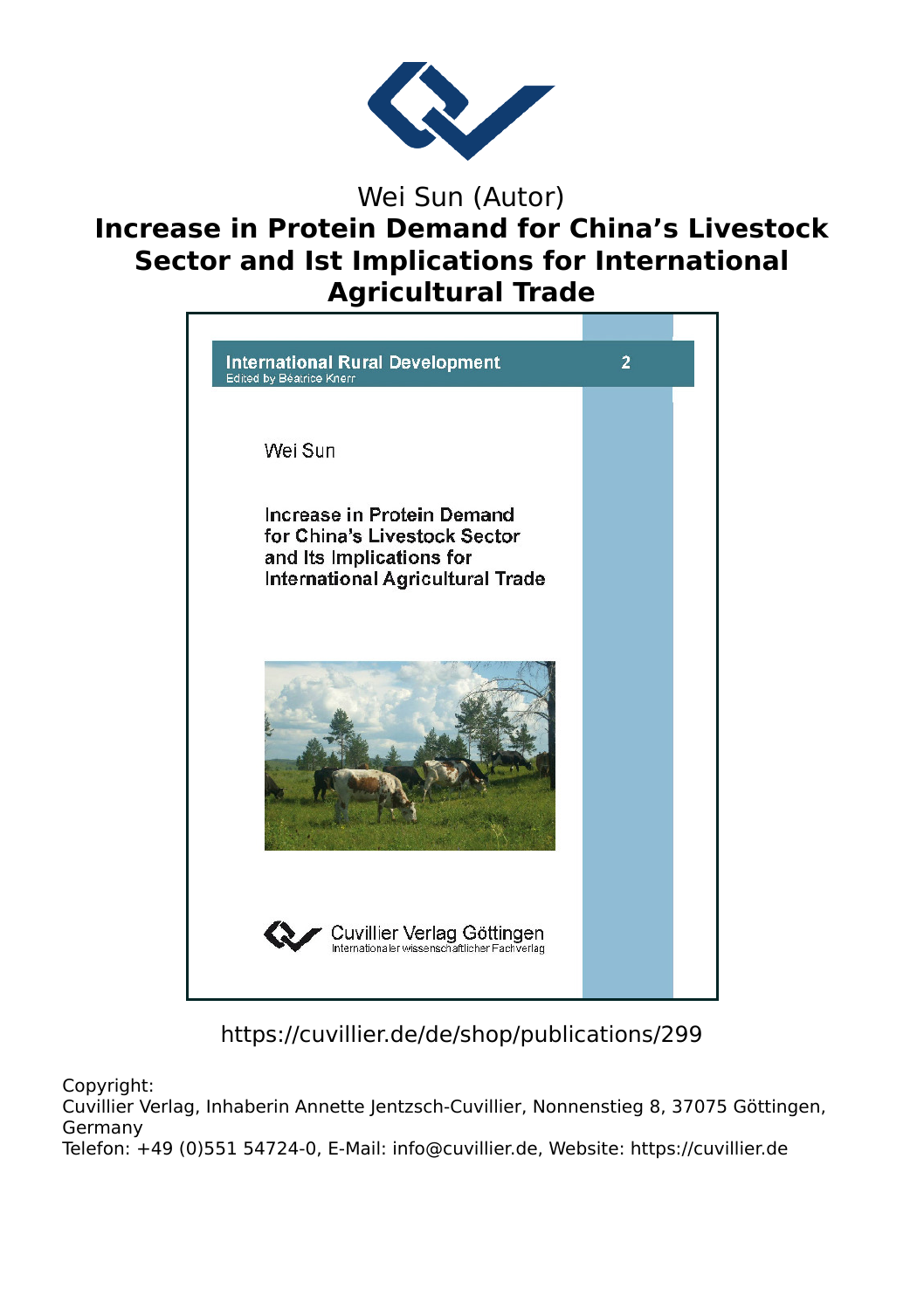## **CONTENTS**

|  |  |       | 2. China's Livestock Sector, Protein Sources for Feeding Farm Animals and      |  |  |
|--|--|-------|--------------------------------------------------------------------------------|--|--|
|  |  |       |                                                                                |  |  |
|  |  |       |                                                                                |  |  |
|  |  | 2.1.1 |                                                                                |  |  |
|  |  | 2.1.2 |                                                                                |  |  |
|  |  | 2.1.3 |                                                                                |  |  |
|  |  |       |                                                                                |  |  |
|  |  | 2.2.1 |                                                                                |  |  |
|  |  | 2.2.2 |                                                                                |  |  |
|  |  |       |                                                                                |  |  |
|  |  |       | 2.4 Agricultural policy changes affecting livestock industry, oilseed industry |  |  |
|  |  |       |                                                                                |  |  |
|  |  | 2.4.1 |                                                                                |  |  |
|  |  | 2.4.2 |                                                                                |  |  |
|  |  | 2.4.3 | Effects of regulations of Genetically Modified Organisms on the                |  |  |
|  |  |       |                                                                                |  |  |
|  |  | 2.4.4 | Impact of food security policies on meat, feed grain, and oilseed trade 45     |  |  |
|  |  |       |                                                                                |  |  |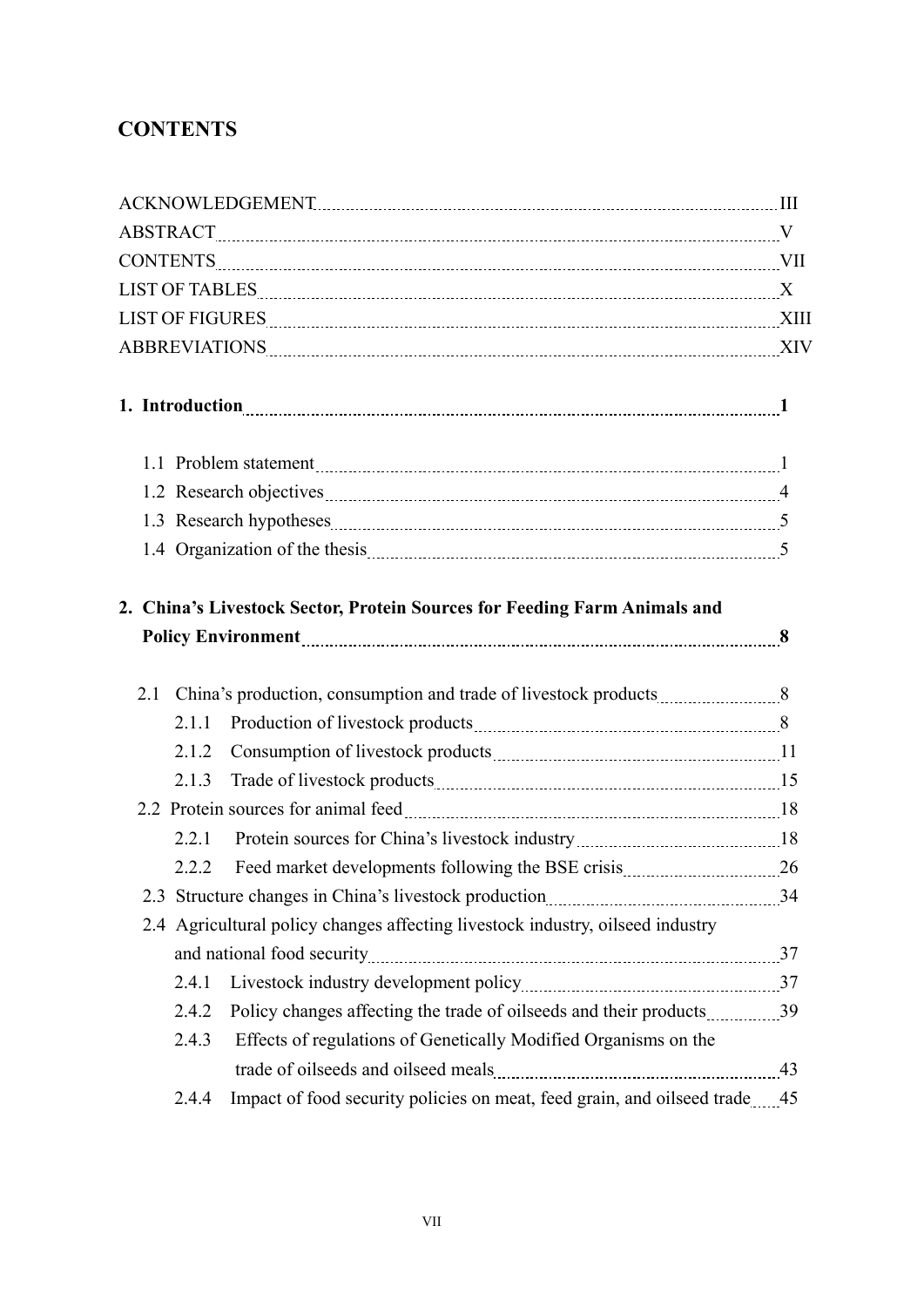| 3. State of Research 27                                                                                        |                                                                        |                                                               |  |  |  |  |  |
|----------------------------------------------------------------------------------------------------------------|------------------------------------------------------------------------|---------------------------------------------------------------|--|--|--|--|--|
| 3.1                                                                                                            |                                                                        |                                                               |  |  |  |  |  |
| 3.2                                                                                                            |                                                                        |                                                               |  |  |  |  |  |
| 3.3                                                                                                            | Studies focusing on the ROW available protein sources for feeding farm |                                                               |  |  |  |  |  |
|                                                                                                                |                                                                        |                                                               |  |  |  |  |  |
|                                                                                                                |                                                                        |                                                               |  |  |  |  |  |
|                                                                                                                |                                                                        |                                                               |  |  |  |  |  |
|                                                                                                                |                                                                        |                                                               |  |  |  |  |  |
| 4.1                                                                                                            |                                                                        |                                                               |  |  |  |  |  |
| 4.2                                                                                                            |                                                                        |                                                               |  |  |  |  |  |
|                                                                                                                | 4.2.1                                                                  |                                                               |  |  |  |  |  |
|                                                                                                                | 4.2.2                                                                  |                                                               |  |  |  |  |  |
|                                                                                                                | 4.2.3                                                                  | Joint demand and supply dynamics between soybeans and soybean |  |  |  |  |  |
|                                                                                                                |                                                                        |                                                               |  |  |  |  |  |
|                                                                                                                | 4.2.4                                                                  |                                                               |  |  |  |  |  |
|                                                                                                                |                                                                        |                                                               |  |  |  |  |  |
|                                                                                                                |                                                                        |                                                               |  |  |  |  |  |
|                                                                                                                | 4.4.1                                                                  |                                                               |  |  |  |  |  |
|                                                                                                                | 4.4.2                                                                  |                                                               |  |  |  |  |  |
|                                                                                                                | 4.4.3                                                                  |                                                               |  |  |  |  |  |
|                                                                                                                | 4.4.4                                                                  |                                                               |  |  |  |  |  |
|                                                                                                                | 4.4.5                                                                  |                                                               |  |  |  |  |  |
|                                                                                                                | 4.4.6                                                                  |                                                               |  |  |  |  |  |
|                                                                                                                | 4.4.7                                                                  |                                                               |  |  |  |  |  |
|                                                                                                                | 4.4.8                                                                  |                                                               |  |  |  |  |  |
|                                                                                                                | 4.4.9                                                                  |                                                               |  |  |  |  |  |
|                                                                                                                | 4.4.10                                                                 |                                                               |  |  |  |  |  |
|                                                                                                                | 4.4.11                                                                 |                                                               |  |  |  |  |  |
| 5. Empirical Estimation 24 and 24 and 24 and 24 and 24 and 24 and 25 and 25 and 25 and 25 and 25 and 25 and 25 |                                                                        |                                                               |  |  |  |  |  |
|                                                                                                                | 5.1 Data sources and methodology                                       |                                                               |  |  |  |  |  |
|                                                                                                                |                                                                        |                                                               |  |  |  |  |  |
|                                                                                                                | 5.2.1                                                                  |                                                               |  |  |  |  |  |
|                                                                                                                | 5.2.2                                                                  |                                                               |  |  |  |  |  |